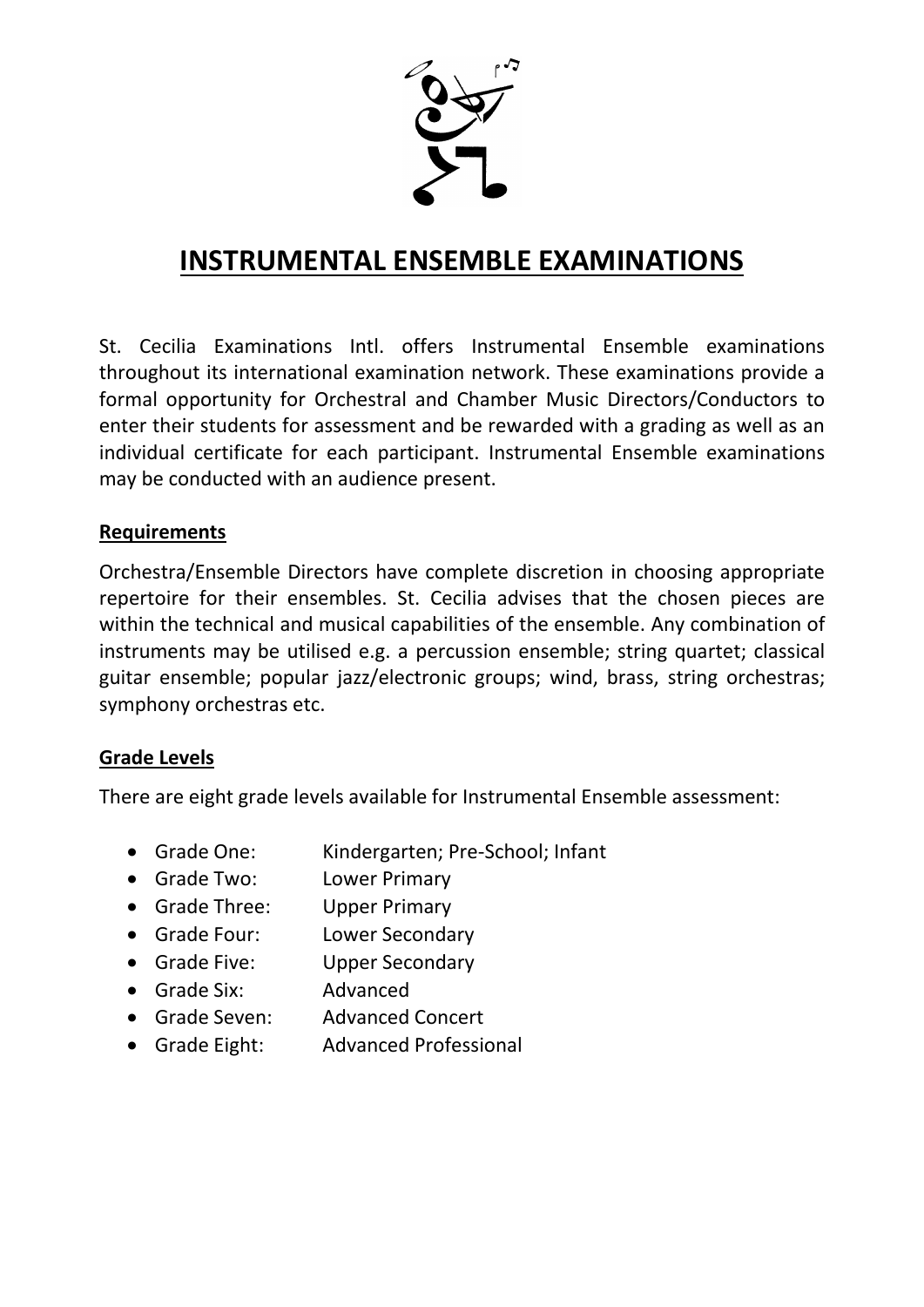# **Performance Timings**

Any number of items may be presented but minimum and maximum time restrictions must be observed for each level:

- Grade One: 8-10 minutes
- Grade Two: 10-20 minutes
- Grade Three: 12-25 minutes
- Grade Four: 15-30 minutes
- Grade Five: 15-35 minutes
- Grade Six: 20-40 minutes
- Grade Seven: 20-45 minutes
- Grade Eight: 30-60 minutes

#### **Setting Up and Venue Requirements**

Venue hire, including appropriate insurance is the responsibility of the Instrumental group(s). Venues must be comfortable and adhere to health & safety regulations. The venue must be set up and ready for performances before the examiner arrives. A desk must be provided for the examiner and this should be placed in a central location of the venue in order for the examiner to easily see and hear the performances. Adequate lighting must be provided. Amplification may be incorporated into the performance for subtle enhancement only.

#### **Assessment Criteria**

Performances will be assessed according to, but not restricted to, the following criteria:

- Choice of items including appropriate programming and timing
- Tonal balance
- Volume including dynamics
- Clarity of sound and articulation
- Technical accuracy intonation; timing; rhythm
- Performance and stage discipline
- Audience engagement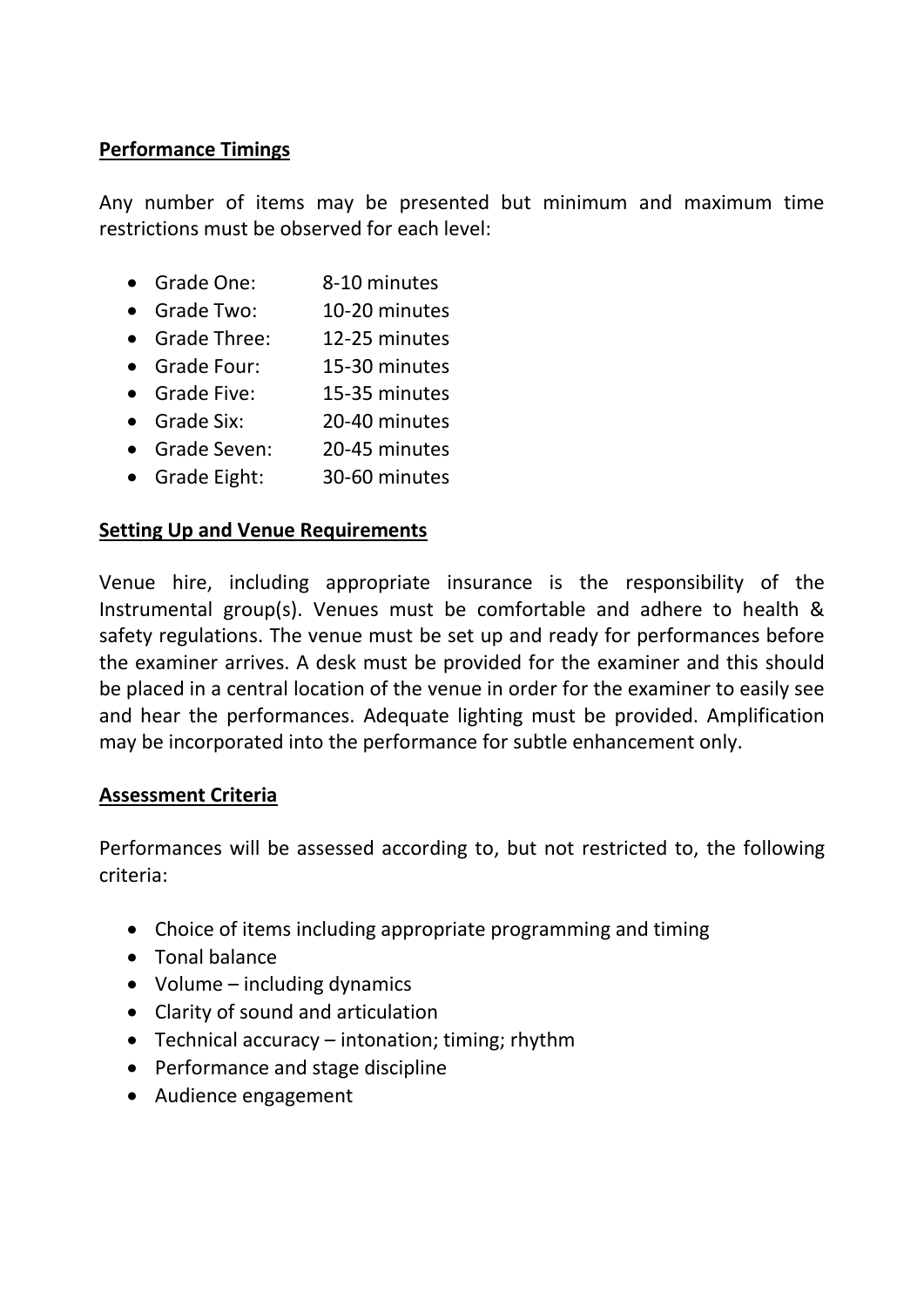#### **Written Programme**

The examiner must be provided with a written programme which clearly outlines the items to be performed. Items must include the composer's name and dates as well as some general information about each piece to be performed. Some background details on the Instrumental group should be included e.g. average age of the performers; the history of the group; past performances; public successes – *competitions, participation in local concerts, tours etc.* The programme may be enhanced with relevant photographs, diagrams or pictures.

# **Addressing the Audience**

Whilst not compulsory, the Conductor, Director or a designated group member may address the audience in order to introduce items and/or provide background details about the ensemble.

# **Marking System**

The examiner will award the ensemble with a percentage score. The following categories apply:

| $\bullet$ 65% - 74% | <b>Pass</b>                  |
|---------------------|------------------------------|
| $\bullet$ 75% - 84% | Pass with Merit              |
| $\bullet$ 85% - 89% | Pass with Distinction        |
| $\bullet$ 90%-100%  | Pass with Higher Distinction |

All ensemble members will receive an individual certificate which states the member's name, the name of the ensemble, the grade level and the result. The ensemble Conductor/Director will also receive a specialised certificate.

# **Entry Details 2018/2109**

Entry may be made after first consulting the Administration of St Cecilia Examinations Tel: 1800 675 292 or Email: [info@st-cecilia.com.au](mailto:info@st-cecilia.com.au) An entry form must be completed for each Instrumental group, attached to which should be the names of each member as well as the ensemble conductor's/director's name. Entry forms are available from St. Cecilia.